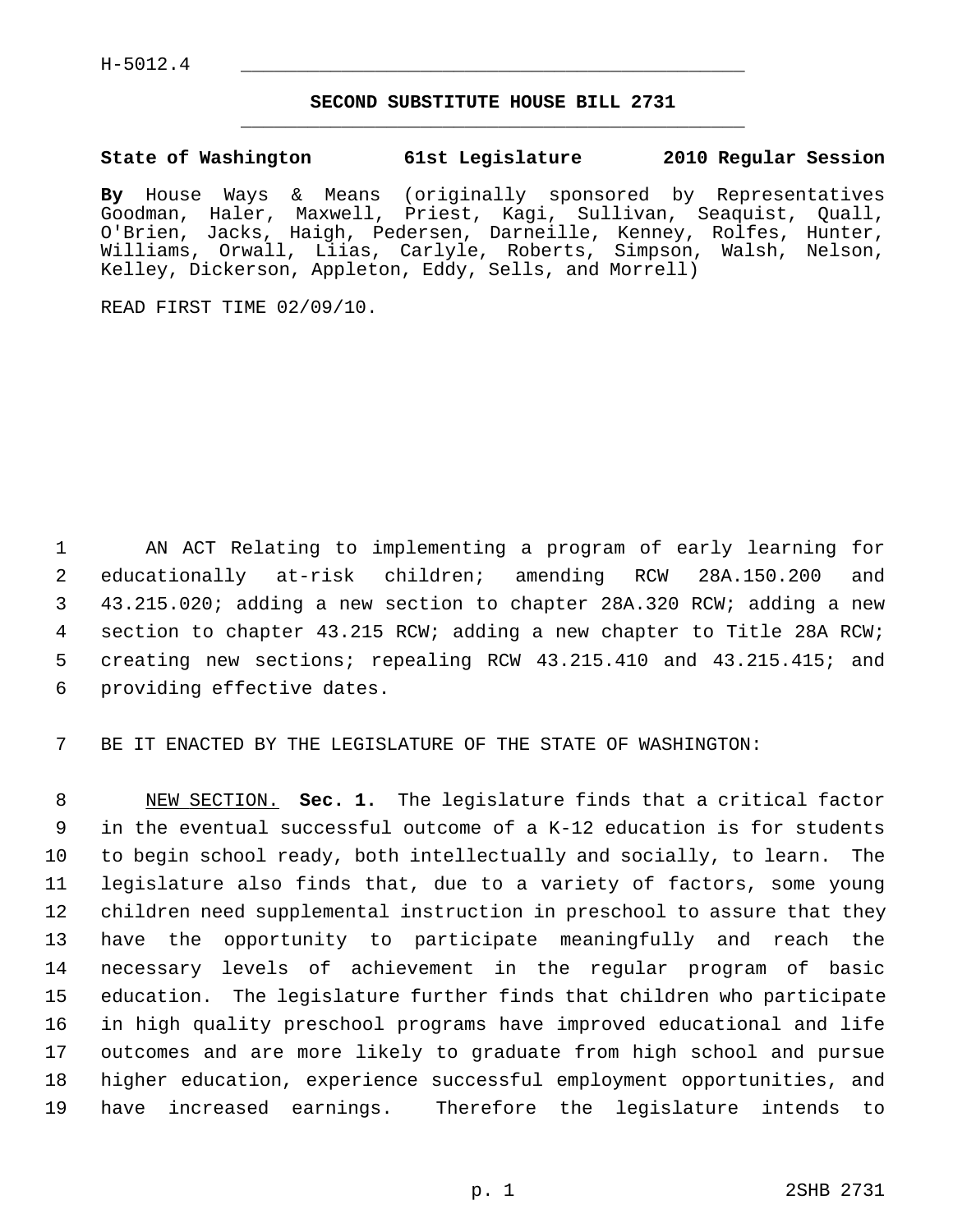1 establish a program of early learning for educationally at-risk 2 children and, beginning September 1, 2011, to include this program 3 within the overall program of basic education under Article IX of the 4 state Constitution.

 5 The legislature also finds that the state early childhood education 6 and assistance program was established to help children from low-income 7 families be prepared for kindergarten, and that the program has been a 8 successful model for achieving that goal. Therefore, the legislature 9 intends that the first phase of implementing the basic education 10 program of early learning for children who are educationally at risk 11 shall be accomplished by utilizing the program standards and 12 eligibility criteria in the early childhood education and assistance 13 program.

14 NEW SECTION. **Sec. 2.** DEFINITIONS. The definitions in this 15 section apply throughout this chapter unless the context clearly 16 requires otherwise.

17 (1) "Community-based early learning providers" includes for-profit 18 and nonprofit licensed providers of child care and preschool programs.

19 (2) "Department" means the department of early learning.

20 (3) "Director" means the director of the department.

21 (4) "Program" means the program of early learning established in 22 section 3 of this act for children who are determined to be 23 educationally at risk pursuant to section 4 of this act.

24 (5) "Superintendent" means the superintendent of public 25 instruction.

26 NEW SECTION. **Sec. 3.** PROGRAM STANDARDS. (1) An early learning 27 program is established, beginning September 1, 2011, within the state's 28 overall program of basic education to provide voluntary preschool 29 opportunities for children three and four years of age who are 30 educationally at risk. The program must be a comprehensive program 31 providing early childhood education and family support, options for 32 parental involvement, and health information, screening, and referral 33 services, as family need is determined. Participation in the program 34 is voluntary. On a space available basis, the program may allow 35 enrollment of children who are not otherwise eligible by assessing a 36 fee.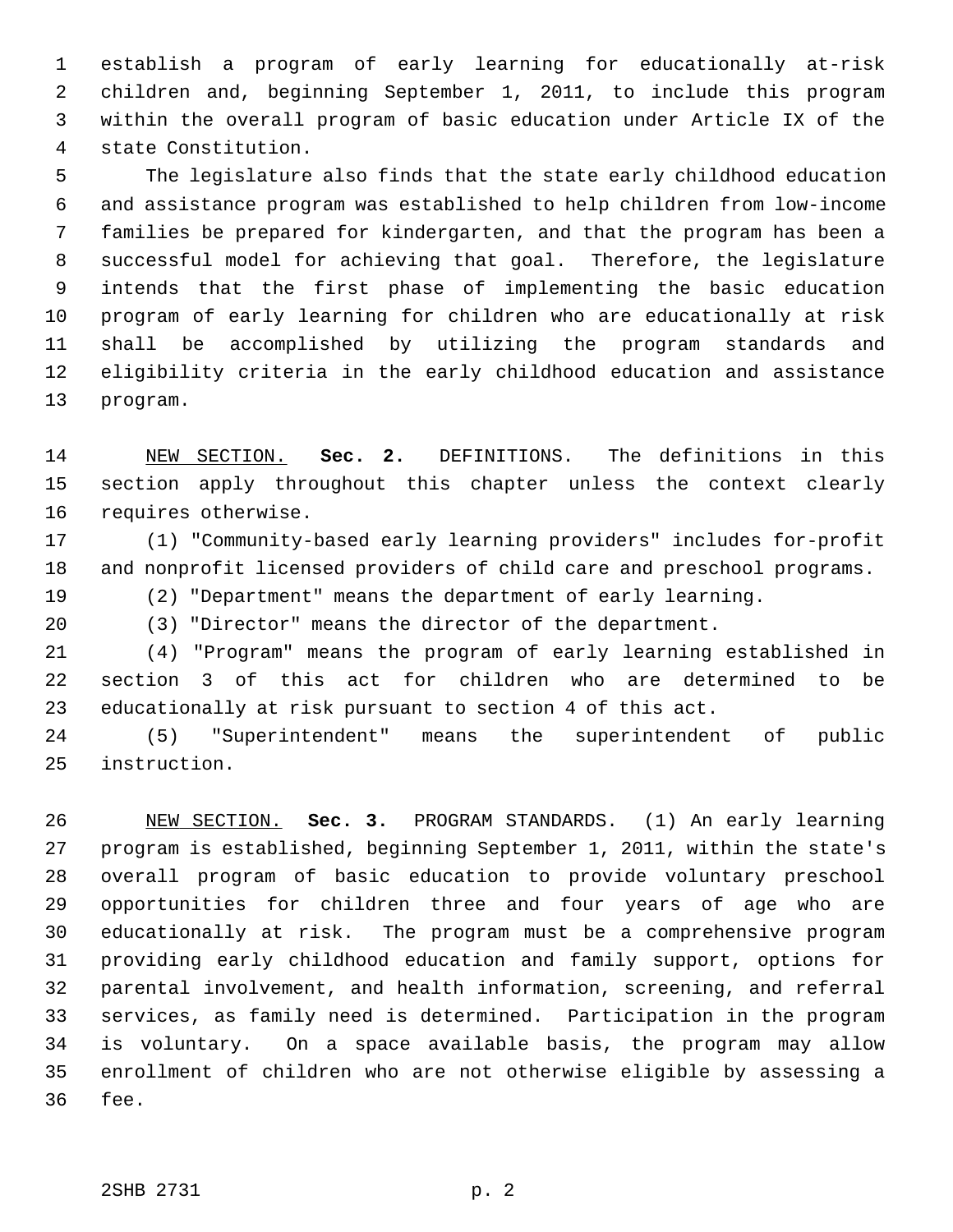1 (2) The first phase of the program shall be implemented by 2 utilizing the program standards and eligibility criteria in the early 3 childhood education and assistance program.

 4 (3) Subsequent phases of the program including, but not limited to, 5 program standards and eligibility processes, shall be defined by the 6 legislature after receiving the recommendations from the superintendent 7 and the director required in section 10 of this act.

 8 (4) The superintendent and the director jointly shall adopt rules 9 for the following program components, as appropriate and necessary 10 during the phased implementation of the program:

11 (a) A process for conducting individual evaluations to determine 12 program eligibility for children who do not qualify under section 13  $4(1)(c)$  (i) or (ii) of this act, but who may be at risk of being 14 unprepared for kindergarten for other reasons;

15 (b) Minimum program standards, including lead teacher, assistant 16 teacher, and staff qualifications;

17 (c) Approval of program providers;

18 (d) Accountability and adherence to performance standards; and

19 (e) A method for allowing, on a space available basis, enrollment 20 of children who are not otherwise eligible by assessing fees.

21 (5) The department has administrative responsibility for:

22 (a) Approving and contracting with providers according to rules 23 developed jointly by the superintendent and the director under this 24 section;

25 (b) In partnership with school districts, monitoring program 26 quality and assuring the program is responsive to the needs of eligible 27 children;

28 (c) Assuring that program providers work cooperatively with school 29 districts to coordinate the transition from preschool to kindergarten 30 so that children and their families are well-prepared and supported; 31 and

32 (d) Providing technical assistance to contracted providers.

33 NEW SECTION. **Sec. 4.** ELIGIBILITY. (1)(a) The legislature intends 34 that eligibility for enrollment in the program be based on risk factors 35 which, in the absence of effective intervention, have been identified 36 by research to correlate with an increased probability of poor 37 educational outcomes. The legislature also intends that children who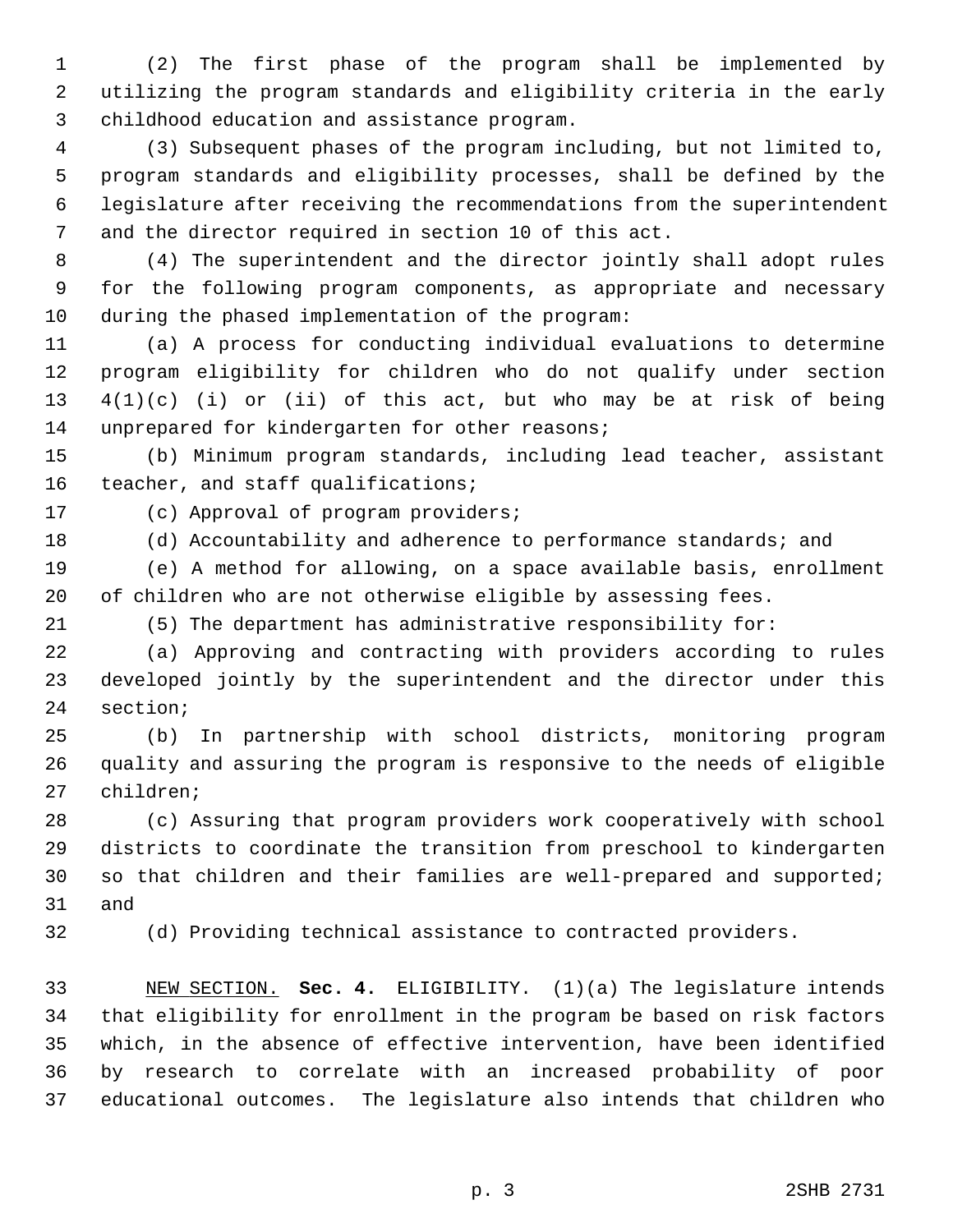1 do not qualify on the basis of risk factors, but who are determined to 2 be at risk of being unprepared for kindergarten based on an individual 3 evaluation, will be eligible for the program.

 4 (b) During the initial phase of implementation, the standards in 5 RCW 43.215.405(3) used for eligibility determinations in the early 6 childhood education and assistance program shall be used to determine 7 eligibility for the program.

 8 (c) During subsequent phases of implementation, the following 9 criteria shall be used for eligibility determinations:

10 (i) The child's household income is at or below one hundred ten 11 percent of the federal poverty level, as published annually by the 12 federal department of health and human services, and the child's 13 circumstances include one or more risk factors to be determined by the 14 legislature after receiving recommendations required in subsection 15 (2)(a) of this section;

16 (ii) The child's circumstances include one or more risk factors to 17 be determined by the legislature after receiving recommendations 18 required in subsection (2)(a) of this section; or

19 (iii) The child has been determined to be at risk of being 20 unprepared for kindergarten based on an individual evaluation conducted 21 by a school district according to a process approved by the legislature 22 after receiving recommendations required in subsection (2)(b) of this 23 section.

24 (d) After the individual evaluation process is approved by the 25 legislature and implemented:

26 (i) School districts, in collaboration with approved early learning 27 providers, shall conduct the evaluations to determine a child's 28 eligibility for participation in the program; and

29 (ii) A three year old child who is determined eligible on the basis 30 of an individual evaluation may remain in the program for a second year 31 as a four year old.

32 (2) The superintendent and the director jointly shall develop 33 recommendations for legislative approval regarding:

34 (a) Risk factors demonstrated by research to correlate with an 35 increased probability of poor educational outcomes which could be used 36 to determine program eligibility following the initial phase of program 37 implementation including, but not limited to:

38 (i) The child has limited English proficiency; and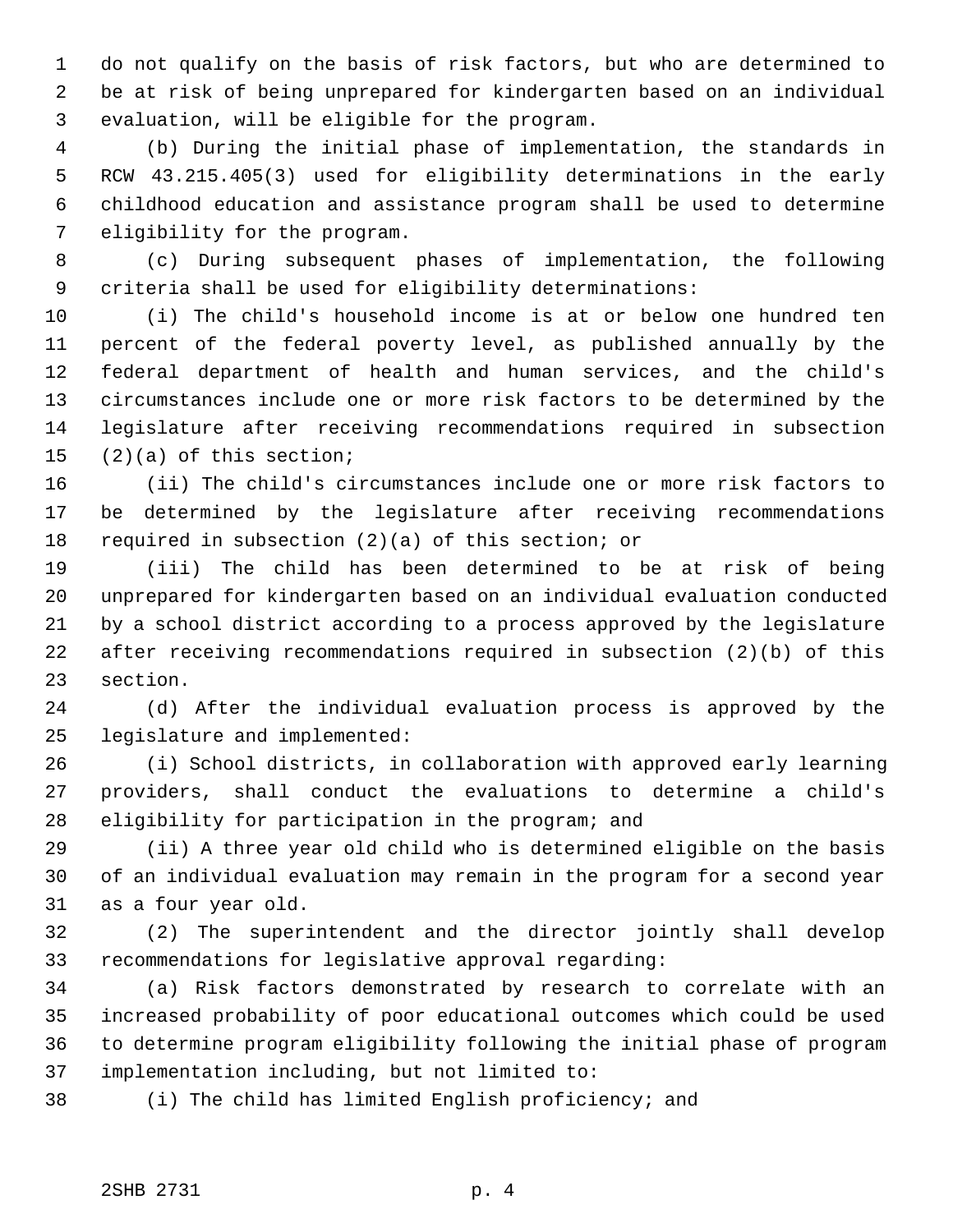1 (ii) The child's family is receiving child welfare services under 2 chapter 13.34 RCW;

 3 (b) An evaluation process for use in eligibility determinations for 4 children who are not eligible under subsection (1)(c)(i) or (ii) of 5 this section, but who may be at risk of being unprepared for 6 kindergarten for other reasons. The evaluation process must be aligned 7 with the state's early learning benchmarks and the kindergarten 8 assessment described in section 616, chapter 564, Laws of 2009; and

 9 (c) A schedule for implementing the individual evaluation process 10 throughout the state, including training for school district personnel 11 and approved early learning providers.

12 (3) The superintendent and the director shall report the 13 recommendations required under subsection (2) of this section to the 14 appropriate committees of the legislature not later than November 15, 15 2010.

16 NEW SECTION. **Sec. 5.** FUNDING AND STATEWIDE IMPLEMENTATION. (1) 17 Funding for the program of early learning established under this 18 chapter must be appropriated to the superintendent. Allocations must 19 be made on the basis of eligible children enrolled with eligible 20 providers.

21 (2) The program shall be implemented in phases, with the intent 22 that full implementation be achieved in the 2017-18 school year.

23 (3) For the initial phase of the early learning program in school 24 years 2011-12 and 2012-13, funding shall consist of appropriation to 25 the superintendent of amounts that would otherwise have been 26 appropriated for the early childhood education and assistance program 27 formerly implemented by the department. The legislature shall 28 appropriate funding to the superintendent for implementation of the 29 early learning program at a level not less than the 2009-2011 budget 30 for the early childhood education and assistance program.

31 (4) Beginning in the 2013-14 school year, additional funding for 32 the program must be phased in beginning in school districts having the 33 highest poverty levels, defined as those school districts with the 34 highest percentages of enrolled students qualifying for free and 35 reduced price lunch support in the prior school year.

36 (5) Funding shall continue to be phased in incrementally each year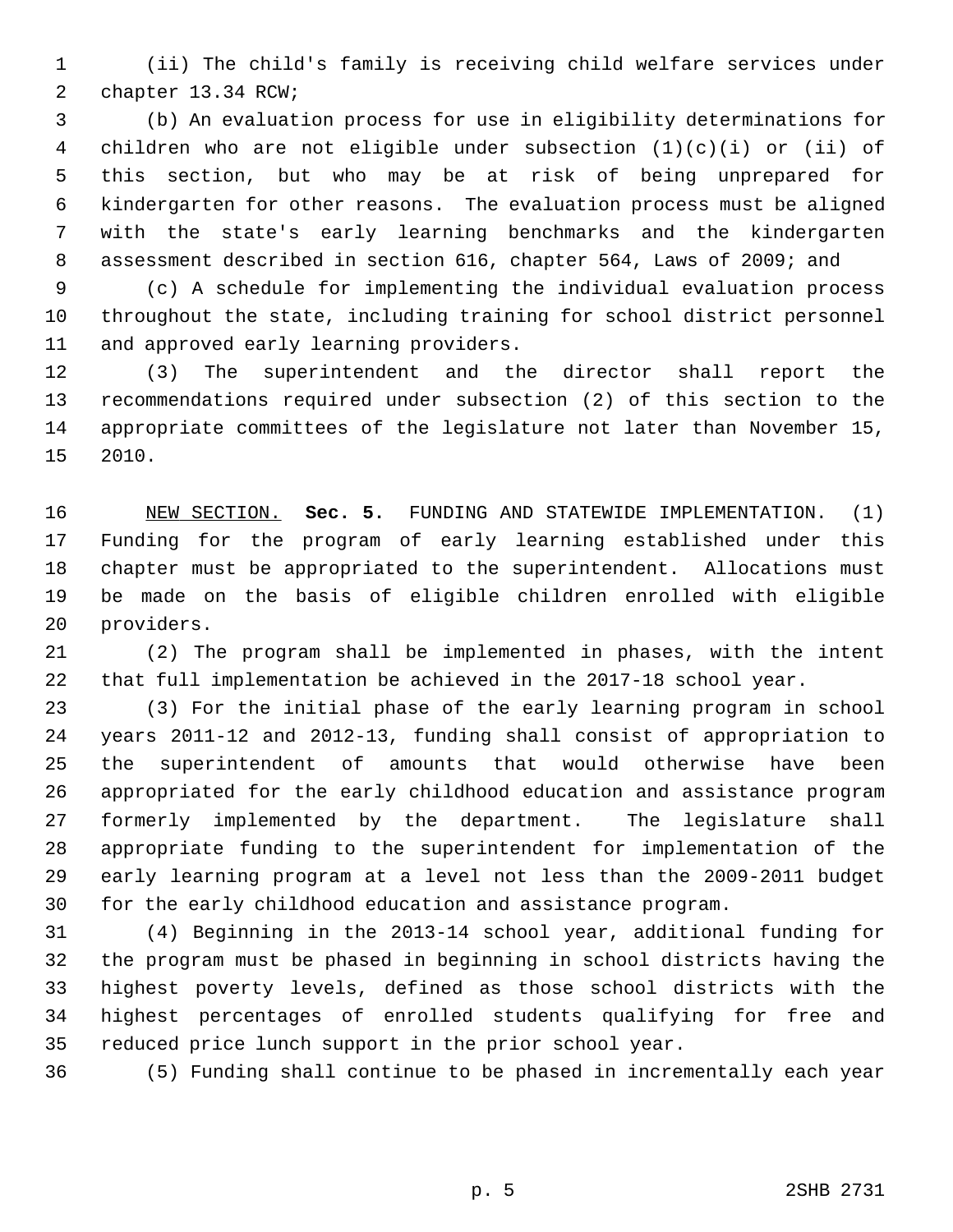1 until full statewide implementation of the early learning program is 2 achieved in the 2017-18 school year.

 3 (6) School districts and approved community-based early learning 4 providers may contract with the department to provide services under 5 the program. The department shall collaborate with school districts, 6 community-based providers, and educational service districts to promote 7 an adequate supply of approved providers. A school district may not be 8 required to contract for the provision of services under the program 9 unless no approved community-based provider is available within the 10 district to provide services.

11 NEW SECTION. **Sec. 6.** A new section is added to chapter 28A.320 12 RCW to read as follows:

13 (1) For the program of early learning established in section 3 of 14 this act, school districts:

15 (a) Shall work cooperatively with program providers to coordinate 16 the transition from preschool to kindergarten so that children and 17 their families are well-prepared and supported;

18 (b) Shall, in collaboration with providers approved by the 19 department of early learning, conduct individual evaluations to 20 determine program eligibility for children who do not qualify under 21 section  $4(1)(c)$  (i) or (ii) of this act but who may be at risk of being 22 unprepared for kindergarten for other reasons; and

23 (c) May contract with the department of early learning to deliver 24 services under the program.

25 (2) If, however, at the time the program of early learning 26 established in section 3 of this act is phased into a school district, 27 no approved provider is available within the school district to 28 contract for delivery of services under the program, the school 29 district is required to contract with the department of early learning 30 to deliver the program to eligible children.

31 NEW SECTION. **Sec. 7.** A new section is added to chapter 43.215 RCW 32 to read as follows:

33 (1) The superintendent of public instruction and the director of 34 the department jointly shall adopt rules for the following program 35 components, as appropriate and necessary during the phased 36 implementation of the program: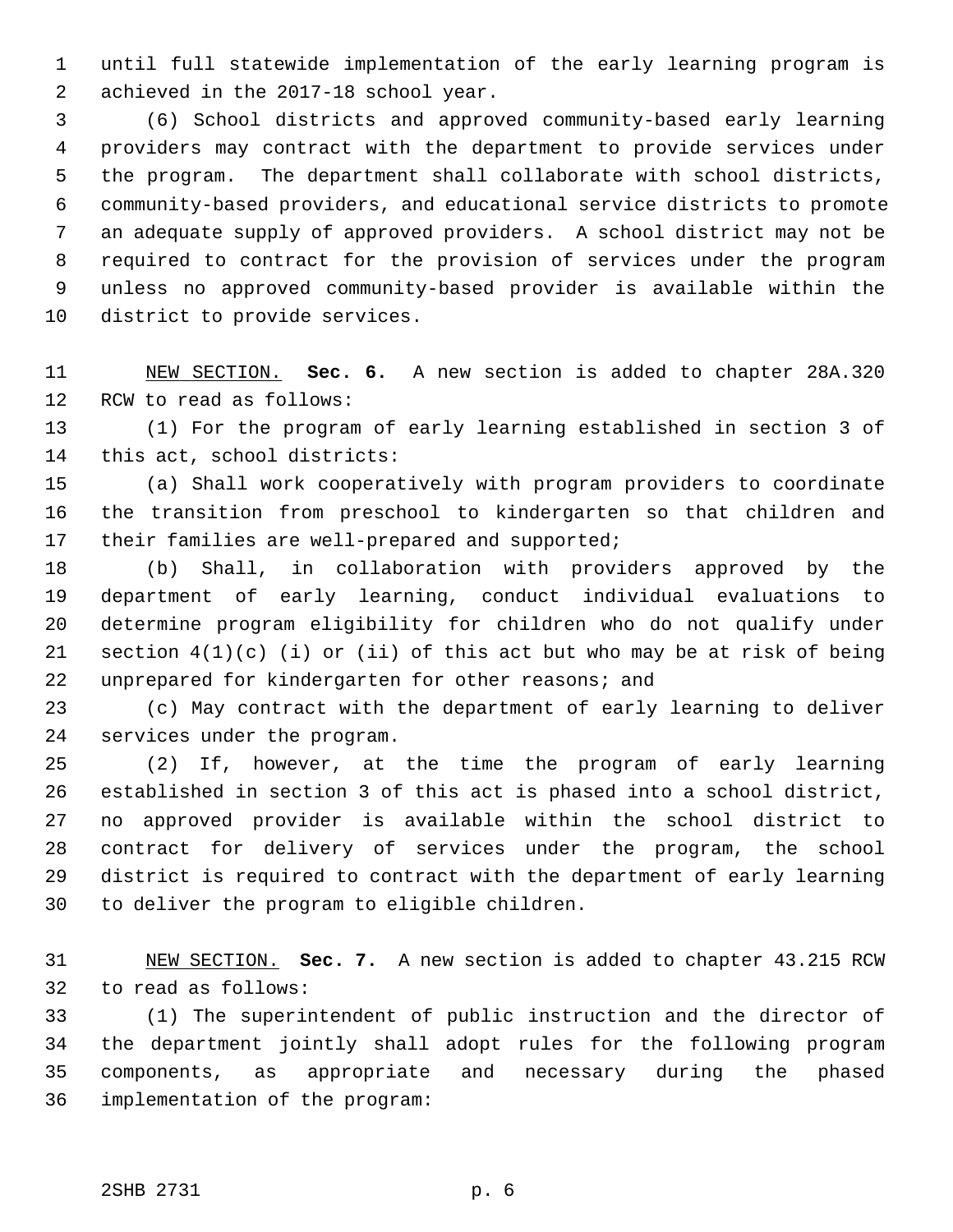1 (a) Individual evaluations to determine program eligibility for 2 children not eligible under section  $4(1)(c)$  (i) or (ii) of this act;

 3 (b) Minimum program standards, including instructor and staff 4 qualifications;

5 (c) Approval of program providers; and

6 (d) Accountability and adherence to performance standards.

7 (2) The department shall have administrative responsibility for:

 8 (a) Approving and contracting with providers according to rules 9 developed jointly by the superintendent of public instruction and the 10 director under this section;

11 (b) In partnership with school districts, monitoring program 12 quality and assuring the program is responsive to the needs of eligible 13 children; and

14 (c) Providing technical assistance to contracted providers.

15 **Sec. 8.** RCW 28A.150.200 and 2009 c 548 s 101 are each amended to 16 read as follows:

17 (1) The program of basic education established under this chapter 18 is deemed by the legislature to comply with the requirements of Article 19 IX, section 1 of the state Constitution, which states that "It is the 20 paramount duty of the state to make ample provision for the education 21 of all children residing within its borders, without distinction or 22 preference on account of race, color, caste, or sex," and is adopted 23 pursuant to Article IX, section 2 of the state Constitution, which 24 states that "The legislature shall provide for a general and uniform 25 system of public schools."

26 (2) The legislature defines the program of basic education under 27 this chapter as that which is necessary to provide the opportunity to 28 develop the knowledge and skills necessary to meet the state-29 established high school graduation requirements that are intended to 30 allow students to have the opportunity to graduate with a meaningful 31 diploma that prepares them for postsecondary education, gainful 32 employment, and citizenship. Basic education by necessity is an 33 evolving program of instruction intended to reflect the changing 34 educational opportunities that are needed to equip students for their 35 role as productive citizens and includes the following:

36 (a) The instructional program of basic education the minimum 37 components of which are described in RCW 28A.150.220;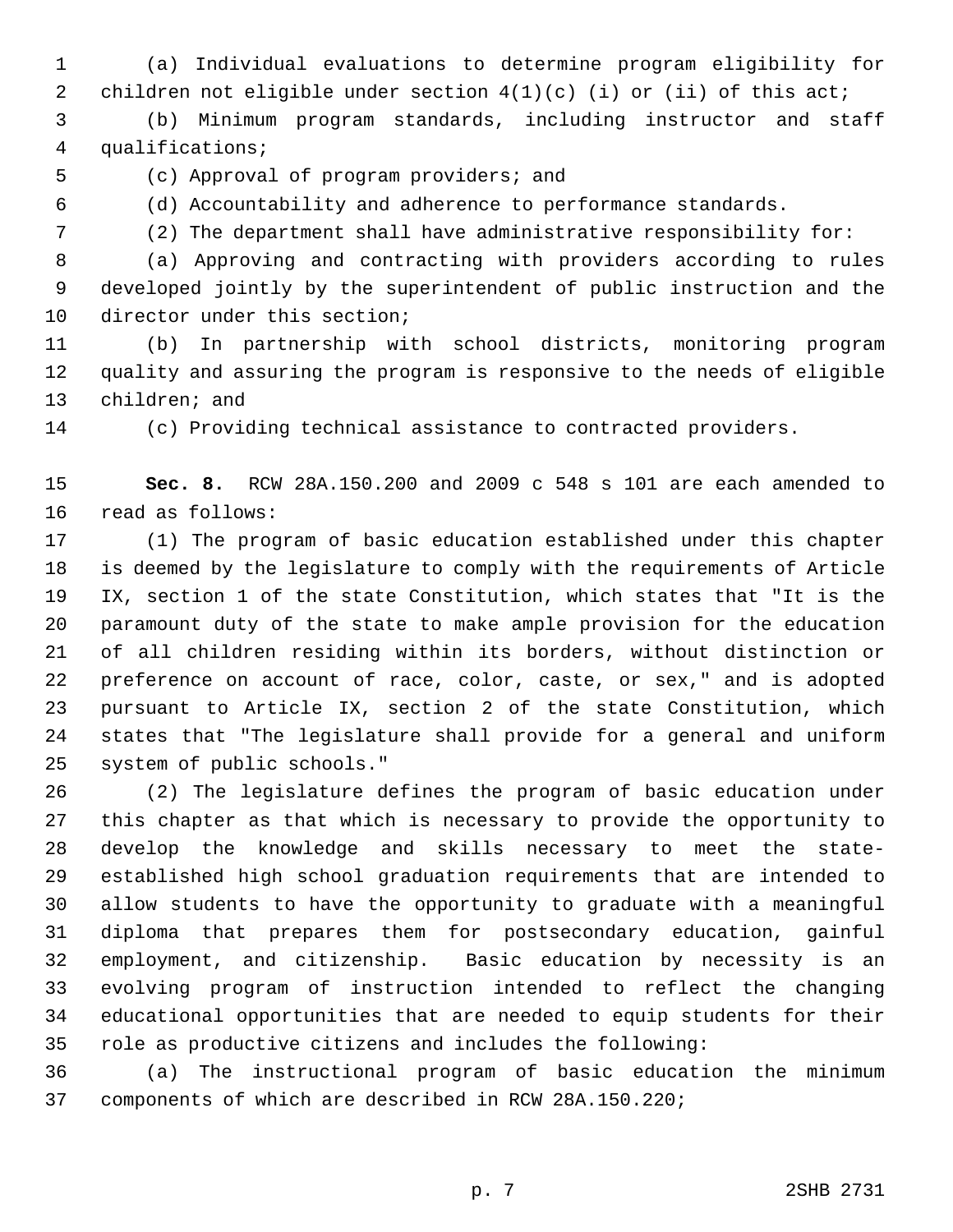1 (b) The program of education provided by chapter 28A.190 RCW for 2 students in residential schools as defined by RCW 28A.190.020 and for 3 juveniles in detention facilities as identified by RCW 28A.190.010;

 4 (c) The program of education provided by chapter 28A.193 RCW for 5 individuals under the age of eighteen who are incarcerated in adult 6 correctional facilities; ((and))

 7 (d) Transportation and transportation services to and from school 8 for eligible students as provided under RCW 28A.160.150 through 9 28A.160.180; and

10 (e) The program of early learning established in section 3 of this 11 act.

12 **Sec. 9.** RCW 43.215.020 and 2007 c 394 s 5 are each amended to read 13 as follows:

14 (1) The department of early learning is created as an executive 15 branch agency. The department is vested with all powers and duties 16 transferred to it under this chapter and such other powers and duties 17 as may be authorized by law.

18 (2) The primary duties of the department are to implement state 19 early learning policy and to coordinate, consolidate, and integrate 20 child care and early learning programs in order to administer programs 21 and funding as efficiently as possible. The department's duties 22 include, but are not limited to, the following:

23 (a) To support both public and private sectors toward a 24 comprehensive and collaborative system of early learning that serves 25 parents, children, and providers and to encourage best practices in 26 child care and early learning programs;

27 (b) To make early learning resources available to parents and 28 caregivers;

29 (c) To carry out activities, including providing clear and easily 30 accessible information about quality and improving the quality of early 31 learning opportunities for young children, in cooperation with the 32 nongovernmental private-public partnership;

33 (d) To administer child care and early learning programs;

34 (e) To standardize internal financial audits, oversight visits, 35 performance benchmarks, and licensing criteria, so that programs can 36 function in an integrated fashion;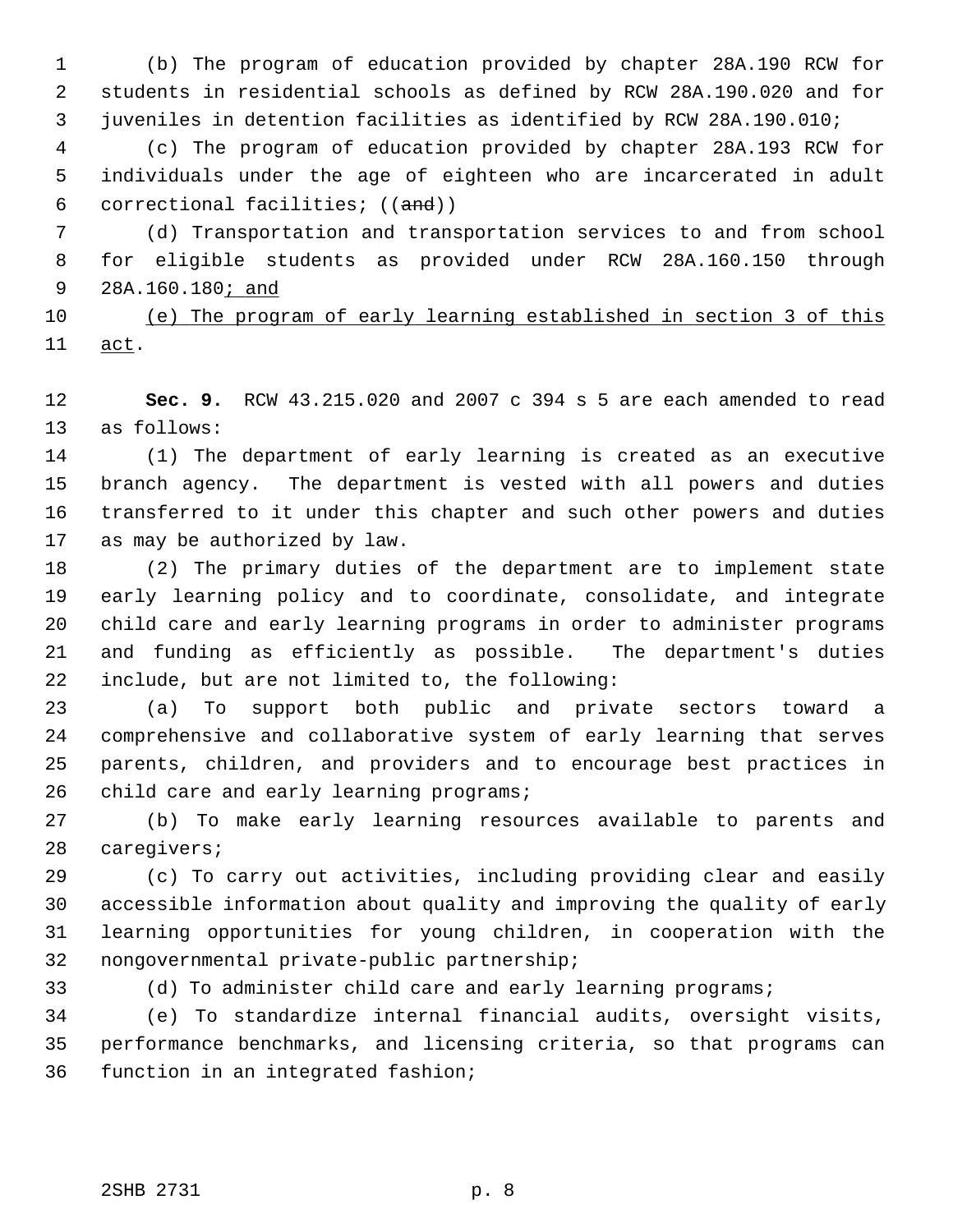1 (f) To support the implementation of the nongovernmental private- 2 public partnership and cooperate with that partnership in pursuing its 3 goals including providing data and support necessary for the successful 4 work of the partnership;

 5 (g) To work cooperatively and in coordination with the early 6 learning council;

 7 (h) To collaborate with the K-12 school system at the state and 8 local levels to ensure appropriate connections and smooth transitions 9 between early learning and  $K-12$  programs;  $((and))$ 

10 (i) To develop and adopt rules, jointly with the superintendent of 11 public instruction, for administration of the program of early learning 12 established in section 3 of this act; and

13 (j) Upon the development of an early learning information system, 14 to make available to parents timely inspection and licensing action 15 information through the internet and other means.

16 (3) The department's programs shall be designed in a way that 17 respects and preserves the ability of parents and legal guardians to 18 direct the education, development, and upbringing of their children. 19 The department shall include parents and legal guardians in the 20 development of policies and program decisions affecting their children.

21 NEW SECTION. **Sec. 10.** REPORT AND RECOMMENDATIONS. (1) The 22 superintendent of public instruction and the director of the department 23 of early learning shall develop recommendations, including proposed 24 legislation as appropriate and necessary, to achieve statewide 25 implementation of the basic education program of early learning for 26 children three and four years of age who are educationally at risk. 27 The superintendent and the director shall report to the appropriate 28 committees of the legislature by January 1, 2011:

29 (a) Program standards for a developmentally appropriate curriculum 30 to include:

31 (i) Physical well-being, health, and motor development;

32 (ii) Social and emotional development;

33 (iii) Cognition and general knowledge;

34 (iv) Language, literacy, numeracy, and communication.

35 (b) Service standards for family support and health-related 36 services to include: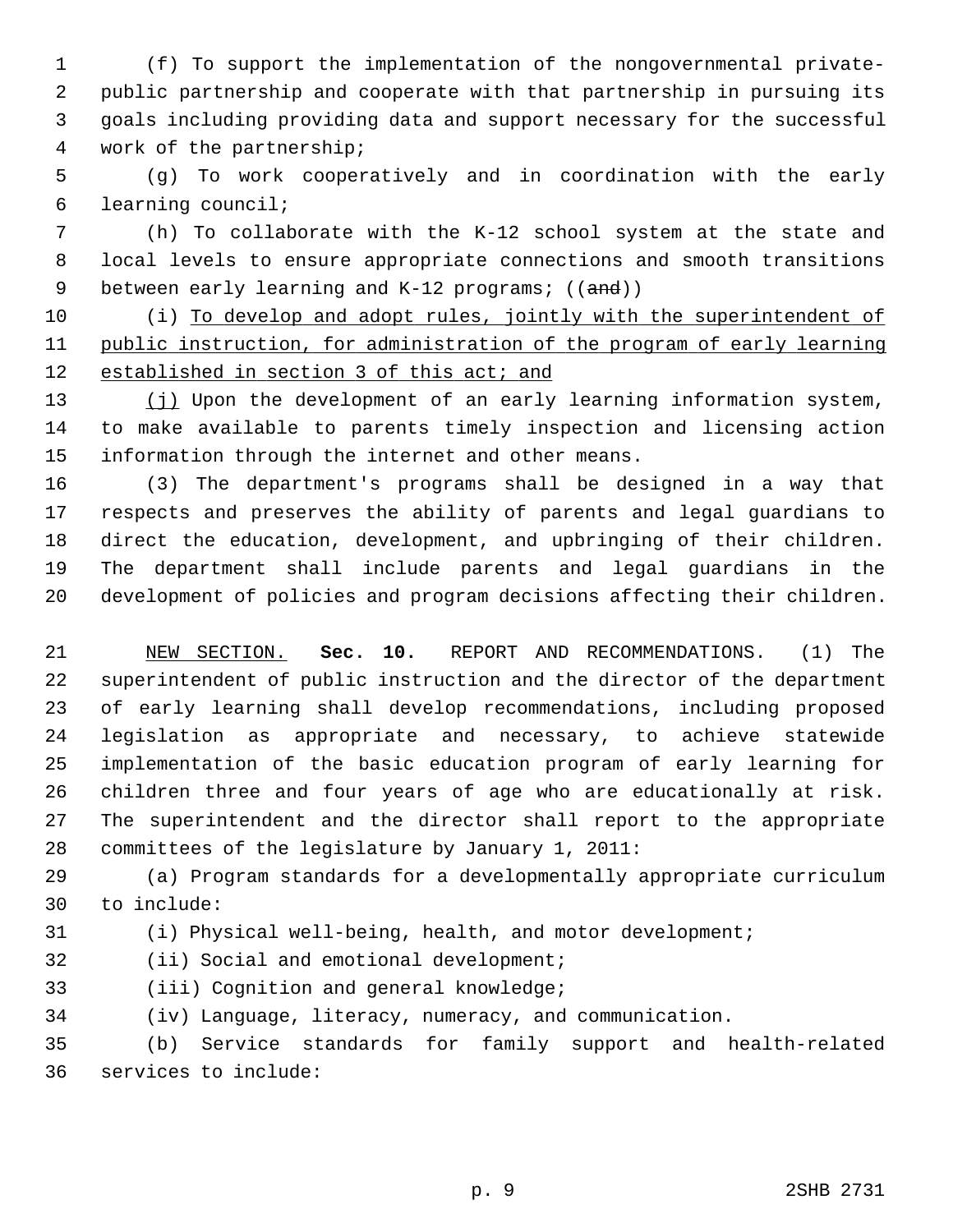1 (i) Working with parents to access appropriate medical, dental, and 2 other health screenings for children;

 3 (ii) Providing opportunities for parental involvement, education, 4 and leadership development; and

5 (iii) Family contact designed to assist the child's family in:

6 (A) Assessing family strengths and needs;

7 (B) Setting family goals and reviewing progress;

8 (C) Accessing community resources; and

 9 (D) Coordinating transitions between the program, child care, home, 10 and kindergarten.

11 (c) A plan for providing technical assistance necessary to support 12 providers delivering services in early childhood education and 13 assistance programs and head start programs in becoming approved 14 providers of the program.

15 (d) A strategy to optimize phased implementation of the program on 16 a schedule substantially similar to the implementation of full day 17 kindergarten after a review of the locations where early childhood 18 education and assistance programs are operating.

19 (e) The need for transportation services for the program based on 20 an analysis of the transportation services and arrangements being 21 utilized in early childhood education and assistance programs and the 22 need to address future transportation services during subsequent phases 23 of implementation.

24 (f) Options for developing socioeconomically diverse, mixed 25 classrooms.

26 (2) The superintendent of public instruction, the director of the 27 department of early learning, and the director of the office of 28 financial management, or their respective designees, shall report to 29 the appropriate committees of the legislature by November 15, 2010, 30 with recommendations for a budgeting and funding allocation method for 31 the program based on enrolled eligible students. Recommendations must 32 include a proposed schedule of implementation consistent with section 33 5 (2) and (3) of this act.

34 NEW SECTION. **Sec. 11.** Sections 2 through 5 and 13 of this act 35 constitute a new chapter in Title 28A RCW.